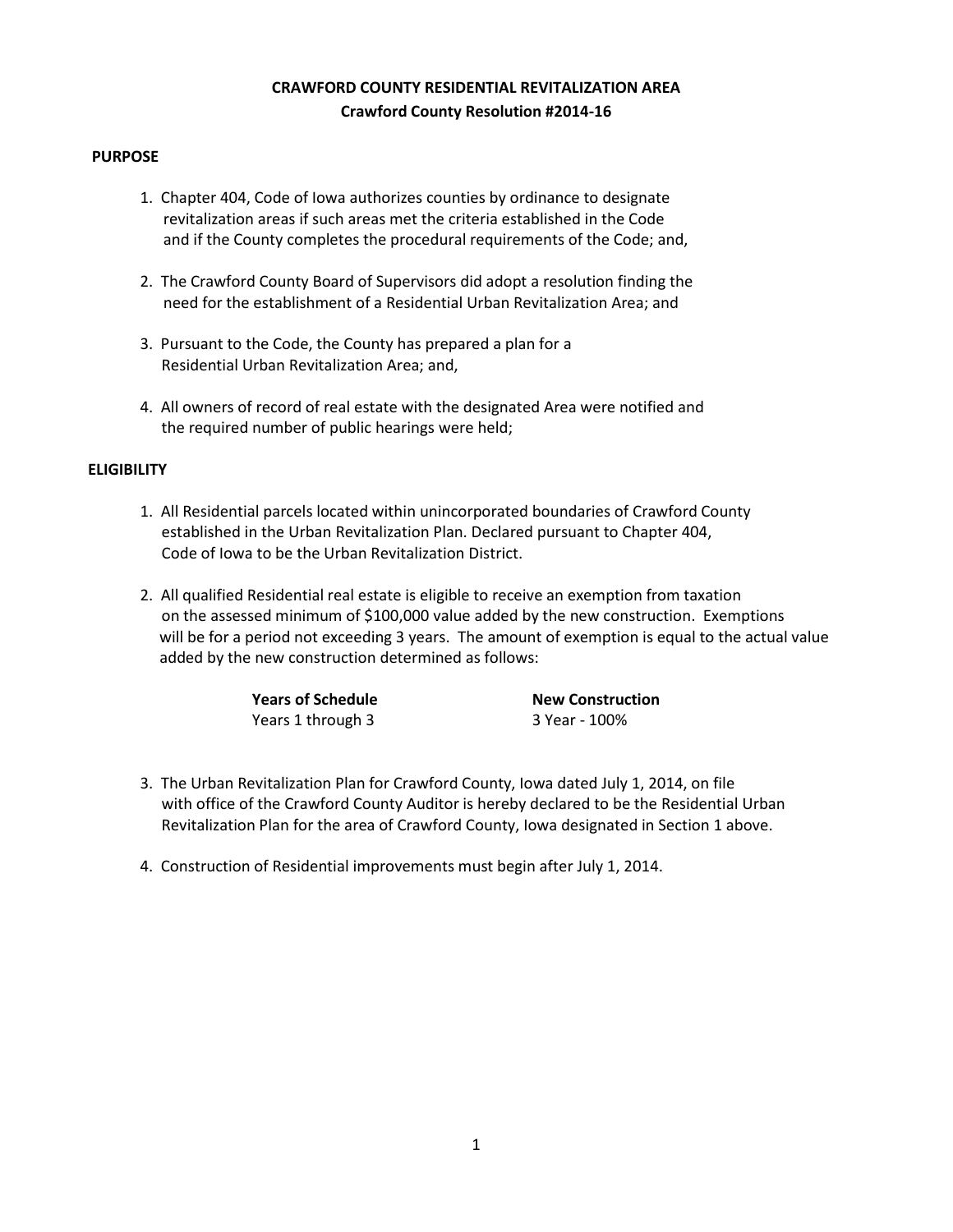#### **CRAWFORD COUTY RESIDENTIAL URBAN REVITALIZATION PLAN**

*PURPOSE*. The Purposes of the Residential Urban Revitalization is to repopulate rural areas by enhancing construction of new homes in unincorporated areas in Crawford County and increase Economic Development with the use of County Assets. (Ex/ Have more homes in a 2 mile stretch for road maintenance.)

*ELIGIBILITY*. The entire Residential area within the unincorporated boundaries of Crawford County, Iowa, as established and existing between July 1, 2014 and June 30, 2018, will be and is hereby declared, pursuant to the Code of Iowa, Chapter 404, to be Revitalization Area.

*PLAN*. The Residential Revitalization Plan for Crawford County, Iowa dated July 1, 2014, on file with The Office of the County Auditor is hereby declared to be Revitalization Plan for that area of Crawford County, Iowa, designated in Section 1 above.

*EFFECTIVE*. This ordinance shall be in full force and take effect from and after its final passage, approval, and publication as provided by law.

If any portion of the Ordinance shall be held unconstitutional or invalid for any reason, this Decision shall not affect the remaining portions of this Ordinance not so declared unconstitutional or invalid.

| First Reading:               | June 17, 2014 |
|------------------------------|---------------|
| Second Reading:              | June 23, 2014 |
| Third Reading:               | Waived        |
| Published:                   | May 27, 2014  |
|                              |               |
| First Reading of Amendment:  |               |
| Second Reading of Amendment: |               |
| Third Reading of Amendment   |               |
| Published:                   |               |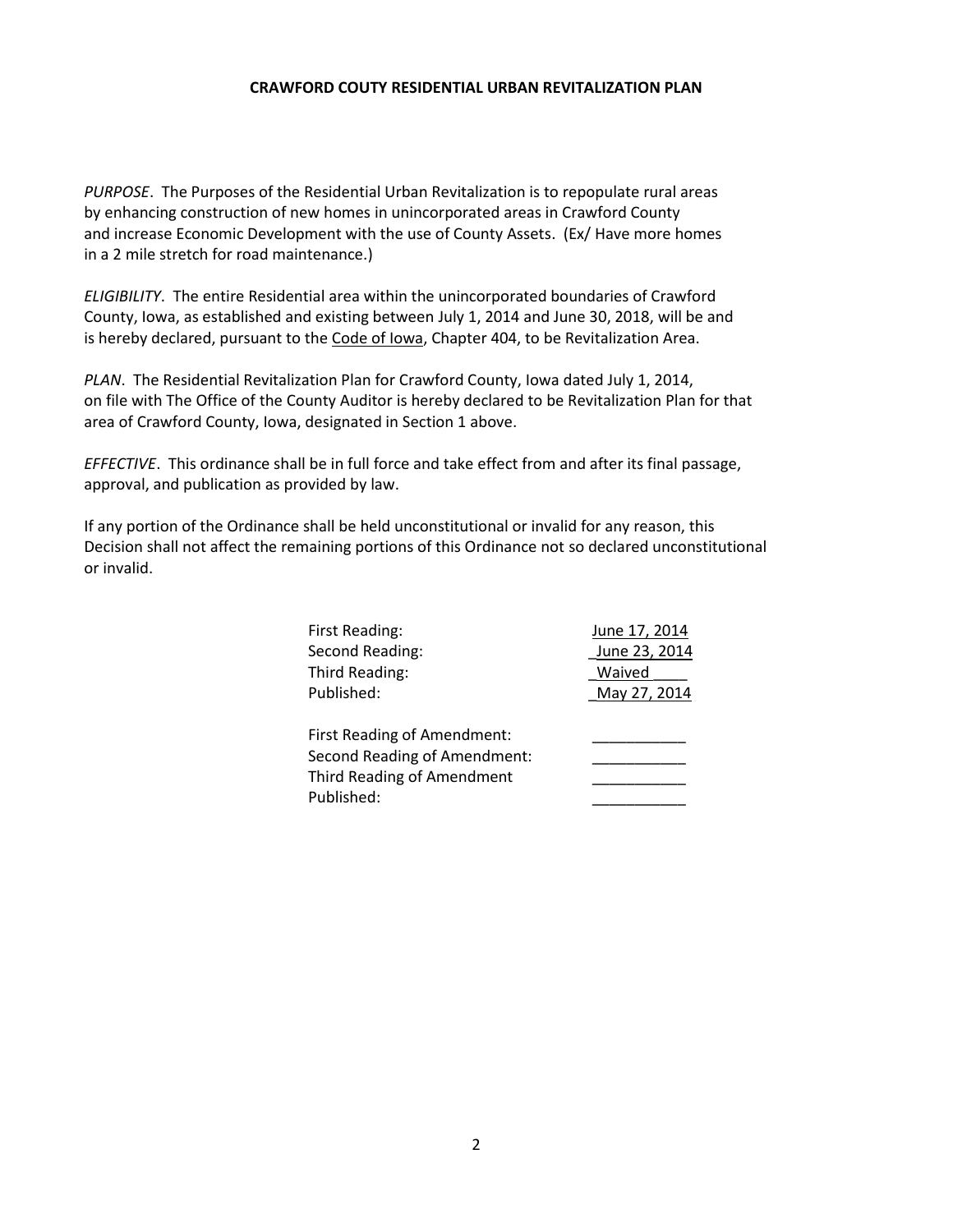## **INTRODUCTION**

Section 404.1 of the Code of Iowa, provided that the Board of Supervisors may designate an area of the County as a Revitalization Area if that area is any of the following:

1. An area in which there is a predominance of buildings or improvements, whether resident or nonresidential, which by reason of dilapidation, deterioration, obsolescence, inadequate provision for ventilation, light, air, sanitation or open spaces, high density of population and overcrowding, the existence of conditions which endanger life or property by fire and other causes or combination of such factor, is conducive to ill health, transmission of disease, infant mortality, juvenile delinquency or crime and which is detrimental to public health, safely or welfare.

2. An area which by reason of the presence of a substantial number of deteriorated of deteriorating structures, predominance of defective or inadequate street layout, incompatible land use relationships, fault lot layout in relation to size, adequacy, accessibility or usefulness, unsanitary or unsafe conditions, deterioration of site or other improvements, diversity of ownership, tax or special assessment delinquency exceeding the actual value of the land, defective or unusual conditions of title or the existence of conditions which endanger life or property by fire and other causes, or a combination of such factors, substantially impairs or arrest the sound growth of a municipality, slows the provision of housing accommodations or constitutes an economic or social liability and is a menace to public health, safety or welfare in its present condition and use.

3. An area in which there is a predominance of buildings or improvements that, by reason of age, history, architecture, or significance, should be preserved or restored to productive use.

4. An area that is appropriate as an economic development area defined in Section 403.17, Code of Iowa.

The Crawford County Revitalization Plan for Residential properties within the unincorporated areas of the County was prepared to enable local property owners and the County to take advantage of legislation signed by the Governor of Iowa on May 10, 1979, and amended in 2005. The act proves Crawford County the opportunity to influence its growth by stimulating investment for the private sector. The tax exemptions induce investment by reducing the tax increases that would normally result from making additions to real estate.

After the exemption years are complete, the individual property will be fully taxed, thus completing the philosophy that tax incentives are used to encourage individuals to improve their property with the long-term goal of increasing the tax base.

Criteria were established that must be met by a County exercising the authority conferred in the Act. Crawford County Board of Supervisors adopted a resolution finding a need for the establishment of a Revitalization District. (Resolution 2014-16)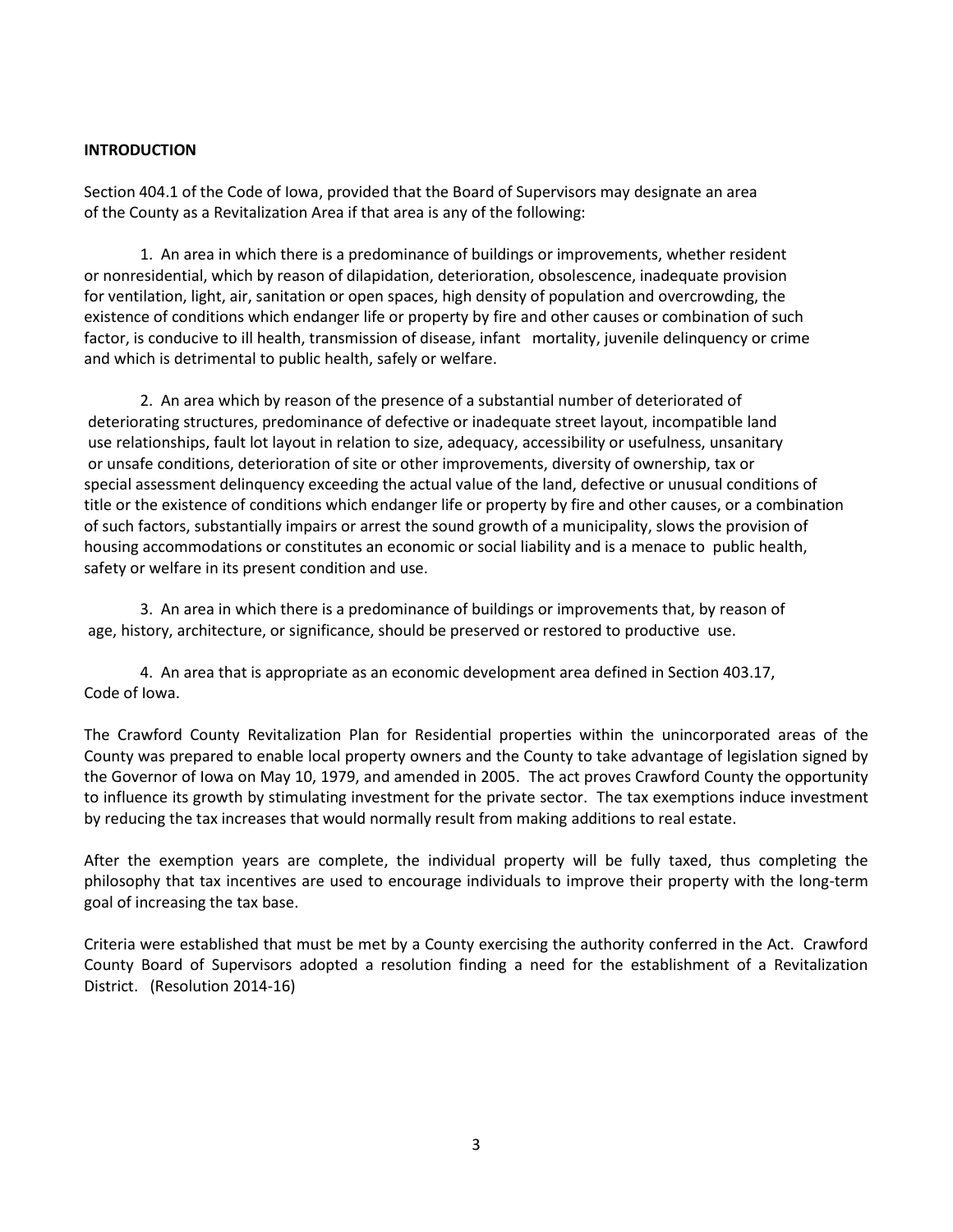#### **PROJECT INFORMATION**

#### **A. Geographic Description of the Revitalization District:**

The entire area within the unincorporated areas of Crawford County, Iowa as established on July 1, 2014, shall be the Revitalization District (to be referred to as "district").

In accordance with Section 442.2 (2)(d), the following property is not zoned except for airport tall structure zoning and the Crawford County flood plain zoning. All permissible uses under Chapter 404 of the Code of Iowa are permitted.

#### **B. Existing Valuations according to County Assessor:**

Valuations of each Residential property within unincorporated areas of Crawford County Revitalization District, and the total assessed value of the properties in the District will be kept by the County Assessor at the County Courthouse.

#### **C. Property Owners:**

The County Assessor at the County Courthouse will keep the names and addresses of the property owners for each parcel identified within the Crawford County Revitalization District.

#### **D. County Services:**

Crawford County currently provides law enforcement and other normal county services to all developed parcel and residents within the District. No expansions of the county services are projected by this plan.

#### **E. Application Revitalization:**

The Board of Supervisors recognizes the need for Rural Residential homes. Economic development for new structures will be the basis for abetment of taxes for Residential Revitalization in the District.

## **F. Qualifications of Eligibility:**

New Constructions are eligible for the tax abatement plan provided that they satisfy all the following requirements:

- 1. A building permit must be issued prior to the start of construction.
- 2. Residential improvements will consist of:
	- a. Construction of a new structure
	- b. All construction must be intended to be resided in.
	- c. Rural Residential or Agricultural Dwellings.
- 3. All construction must be added during the time the area is designated as a Revitalization Area. a. There will only be one abatement per parcel.
- 4. All construction must be completed in accordance with all regulations of Crawford County. No construction within areas zoned "flood plain" will be approved. No constructions that impinge upon the airport tall structure zoning ordinances will be approved. Compliance with the Crawford County Subdivision Ordinance and all help in building ordinances of Crawford County is required.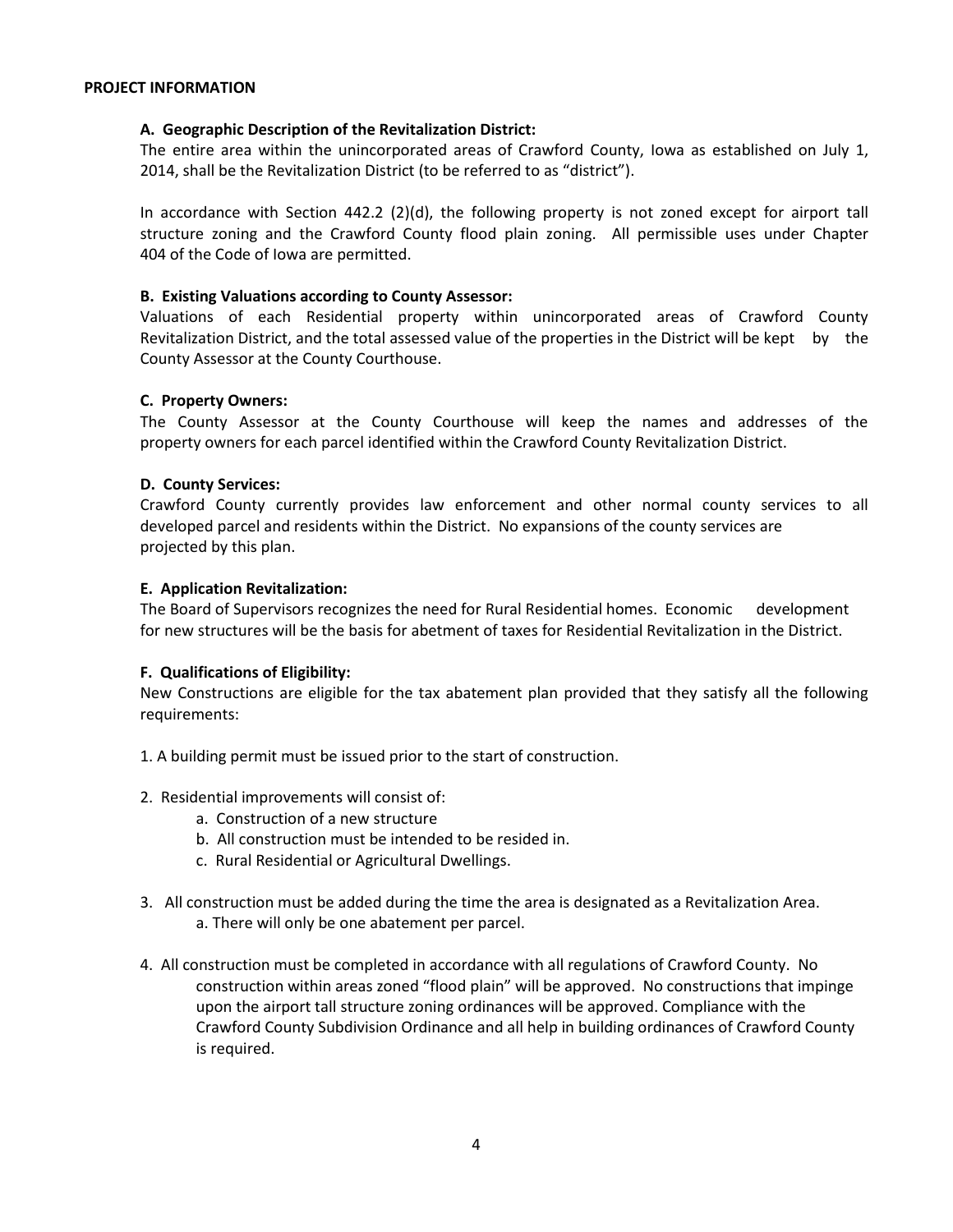For the purpose of the plan and to be eligible for the benefits that are included as part of it, the *"date of beginning"* for the activities described above shall not be prior to July 1, 2014.

The *"date of beginning new construction of a building"* means the date on which occurs the first placement of permanent construction materials which are to become part of a building, such as pouring of slabs or footings, or any work beyond the stage of excavation.

# **G. Tax Exemption Schedule:**

Each property owner may implement upon application and approval by the Crawford County Board of Supervisors as follows:

All qualified Residential real estate is eligible to receive an exemption using the 3 Year Plan (see chart below) to receive an exemption from the taxation on the actual value added by the improvements. Exemption applicant agrees to the plan when applying.

| 3 Year Plan   |  |
|---------------|--|
| 3 Year - 100% |  |
|               |  |

No provisions have been made for relocation of persons. No displacement is anticipated.

# **H. Outside Funding Assistance:**

The County may seek Federal and/or State grant or loan programs in developing proposed projects. Federal programs are available through the Department of Housing and Urban Development (HUD) and USDA Rural Development. State programs are available through the Iowa Finance Authority and the Iowa Development of Economic Development.

# **I. Application and Prior Approval:**

**A person must submit a proposal for an improvement project to the Board of Supervisors to receive prior approval for a tax exemption on the project and must have applied for a building permit prior to the start of construction.** The County Supervisors may, by resolution, give its prior approval for a new construction project if the project is in conformance with the plan for revitalization. Such prior approval may not entitle the owner to exemption from taxation until the construction has been completed and found to be qualified real estate; however, if the proposal is not approved, the person may submit an amended proposal for the Board of Supervisors to approve or reject. All prior approvals for a new construction project may be effective for a period of one year from the date of prior approval by the County; if the construction has not begun by the date; prior approval is null and void.

The application shall contain, but not be limited to, the following information:

- 1. The nature of the construction.
- 2. The cost of the construction.
- 3. The estimated or actual date of completion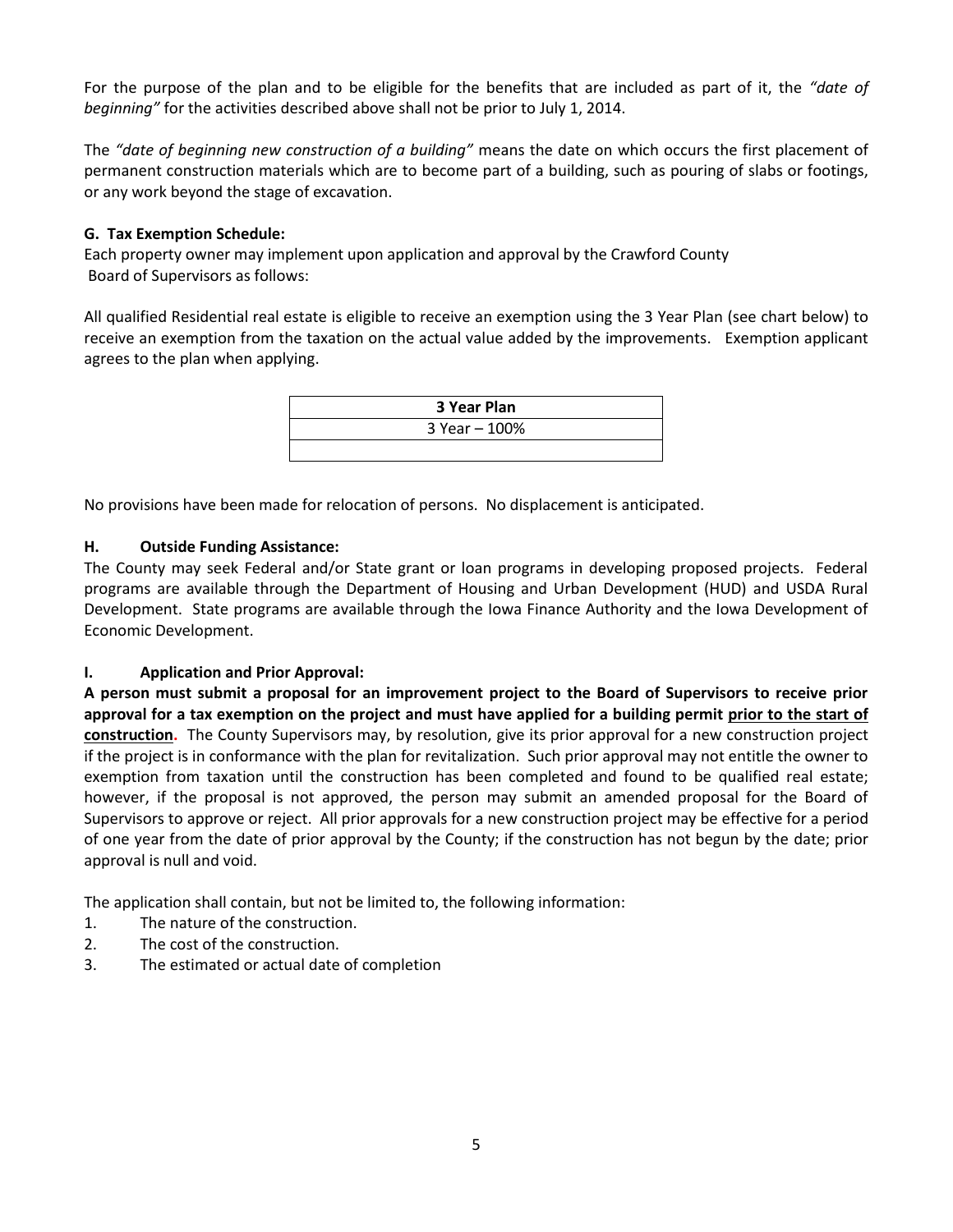The Board of Supervisors shall approve the application, subject to review by the local Assessor, if the project is in conformance with the plan for revitalization developed by the County, is located within a designated Revitalization Area, and if the new construction was made during the time the area was so designated. The Board of Supervisors shall forward for review all approved applications to the appropriate local Assessor by February  $1<sup>st</sup>$  of each year. Application for exemptions during succeeding years on approved projects shall be required.

A sample of the application can be seen at the end of the ordinance.

## **J. Peal of Ordinance:**

As stated in Section 404.7 of the Code of Iowa, the governing body of Crawford County may repeal the Resolution establishing the Revitalization Area when, in the opinion of the governing body, the desired level of revitalization has been attained or economic conditions are such that they continuation of the exemption granted by the Chapter would cease to be of benefit to the County. In that event, all existing exemptions shall continue until their expiration (refer to Section G of this plan).

# **K. Update and Amendment of the Revitalization Plan:**

This plan may be updated or amended, as necessary, at any time throughout its effective period specified in Section A by action of the Board of Supervisors, to provide continued benefits to Crawford County.

Following the expiration date of the Plan and the designation of the area as a Revitalization District, the Board of Supervisors may re-implement this Plan by majority of vote and through amendment to the ordinance according to the Code of Iowa. For an additional five (5) years or for any other length of time that the County Board of Supervisors chooses, this will continue to provide benefits to Crawford County.

(The application for Tax Abatement following).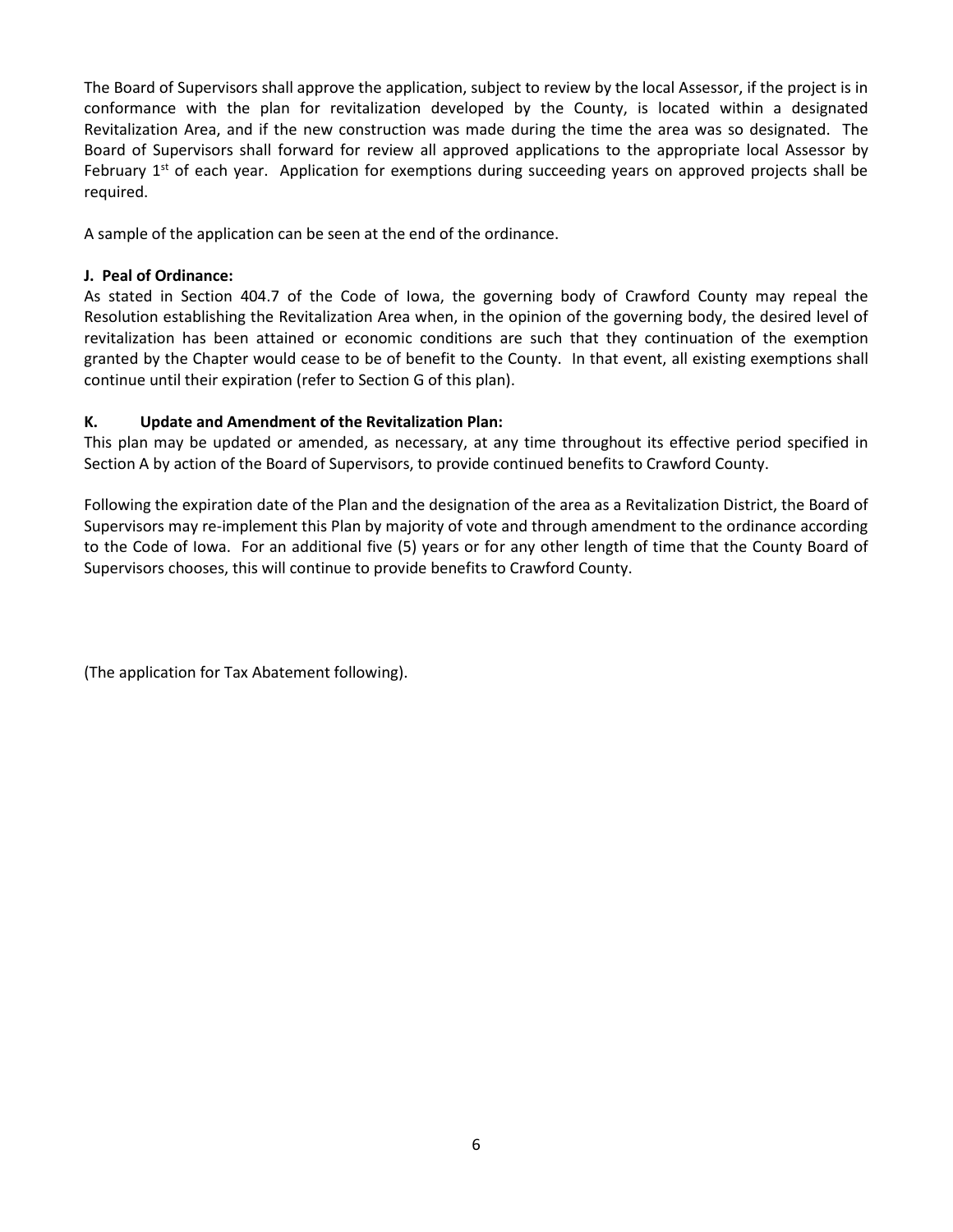Tax Exemption regulations can be found under Chapter 404, Urban Revitalization Tax Exemptions of the State Code of Iowa.

The Urban Revitalization Tax Exemption (Tax Abatement) Program applied to the following class of property:

All property in unincorporated areas of Crawford County assessed as Residential

Properties that receive any Tax Increment Financing (TIF) benefits shall not be eligible for tax abatement. To qualify, the new construction must increase the assessed valuation of the property. For Residential property utilized for retail purposes the limit shall be \$5,000,000.

One (1) exemption schedule is available for tax exemption:

A three-year 100% per year exemption.

An application shall be filed for each new exemption claimed as long as it is a separate parcel. Future improvements after an application has been approved shall require a new application be submitted. **The property owner must file for an exemption by February 1 after the calendar year in which the project was completed**. The Exemption is non-transferable **should the property be sold or otherwise transferred.** Completion shall include occupancy or issuance of a Certificate of Occupancy for a property, whichever is sooner. No change can be made once the application is approved and the exemption is granted. An application for tax exemption shall not be complete and shall not be considered unless the following conditions have been met.

- A building permit must be applied for and received for all applicable work.
- Construction must meet all applicable County codes and regulations.
- A Certificate of Occupancy shall be applied for and received.
- A complete application for tax exemption has been filed with the Board of Supervisors.

## **Applications available at:**

**Crawford County Auditor's Office or Assessor's Office Courthouse - 1202 Broadway Denison, IA 51442**

Questions may be directed to: Terri Martens, Crawford County Auditor at (712) 263-3045